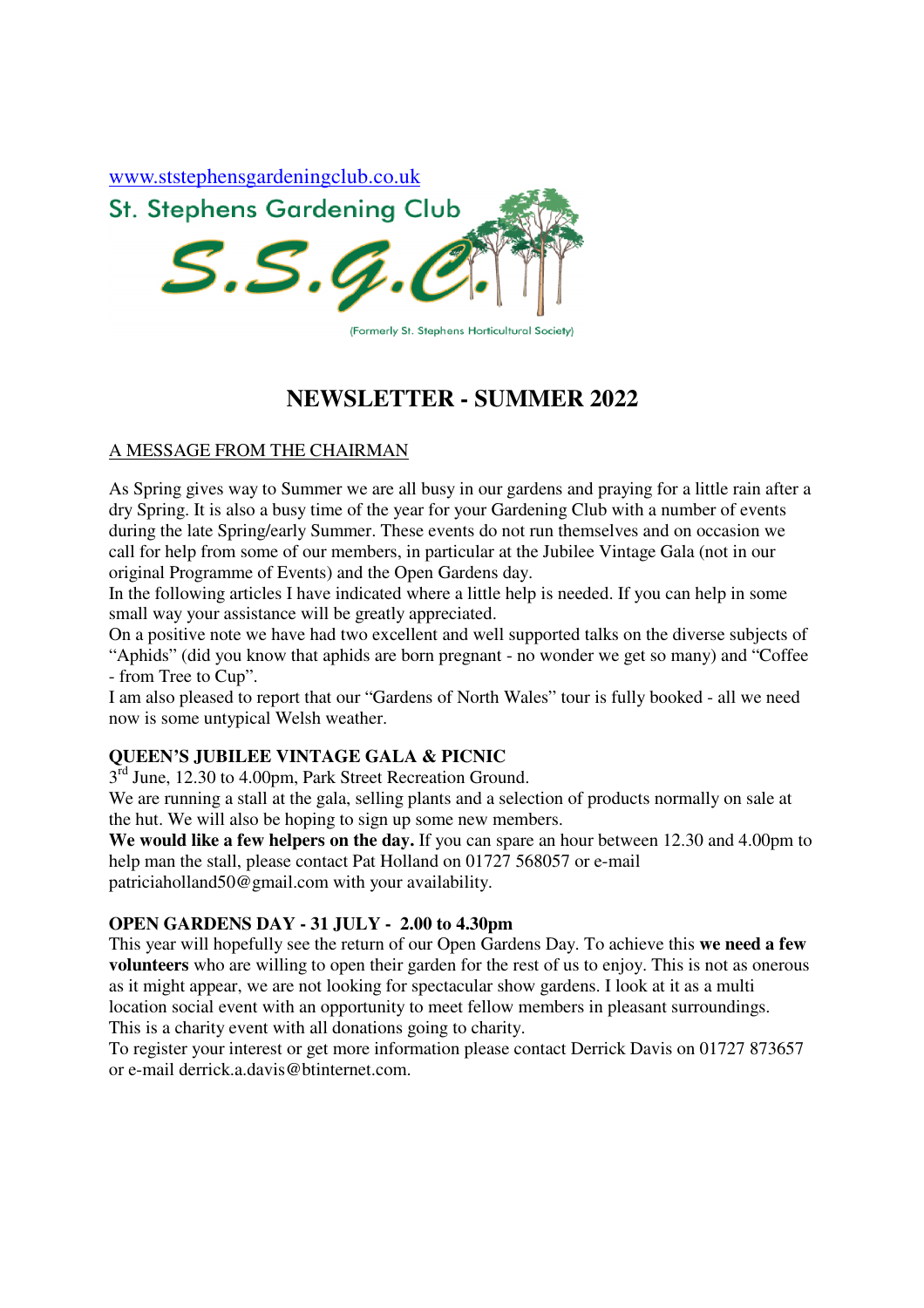#### **VISIT - EXBURY GARDENS - 17 MAY**

We still have a few spaces available on this trip so it's not too late to visit the finest spring garden in the country with 200 acres of rhododendrons, azaleas and camellias.

The cost is £33 for members. This includes coach, driver's tip, entry and train ride round the gardens.

Coach leaves Bricket Wood Social Club at 8.15am with pick-up points at How Wood Shops and Chiswell Green, opp 3 Hammers.

Contact Graham Wilson on 01727 872718 or

e-mail graham\_g\_wilson@hotmail.com.

#### **ANNUAL SHOW - Saturday 20 August at Greenwood Park**

What's new this year - The show schedule will be published soon but here are a few of the changes to expect as a result of us moving the show to an earlier date:

Apples, pears and plums have been removed from the fruit section

Chrysanthemums have been removed from the flowers.

We have simplified the novice section to encourage those who haven't shown before.

The floral art theme is "Fit For a Queen".

This year's photographic competition will have 3 categories:

- Water

- Beauty of Plants

- Blue Skies

 More than ever success will be dependent upon the number of exhibits, so please try to enter even if it is only one exhibit. MOST IMPORTANTLY, we are all amateurs and enthusiasm is a good substitute for skill. Whatever your expertise your entries will be welcomed and valued. Remember, without exhibits, we don't have a show.

The Annual Show is the highlight of the gardening year and is traditionally well supported.. Please take a little time to look through the schedule when you receive it, as we would like you to enter something in the show. If you haven't shown before please consider entering, perhaps in just one or two classes, or perhaps the Novice Class. I can assure you that you do NOT need to be an expert and it's free to enter. I know many of you will look at the entries and think "I could have done that", so this year why not just do it.

We are proud to be able to put on a successful show each year at a time when traditional Garden/Horticultural shows are on the decline. Please help us to keep it that way.

#### **GARDEN CLUB PLANT SALE**

4<sup>th</sup> June, 2.00 to 4.00pm at the Trading Hut

If you have any surplus plants bring them along to sell, or we can sell them for you. Or just come along and purchase a plant or two.

The hut will be open for normal trading